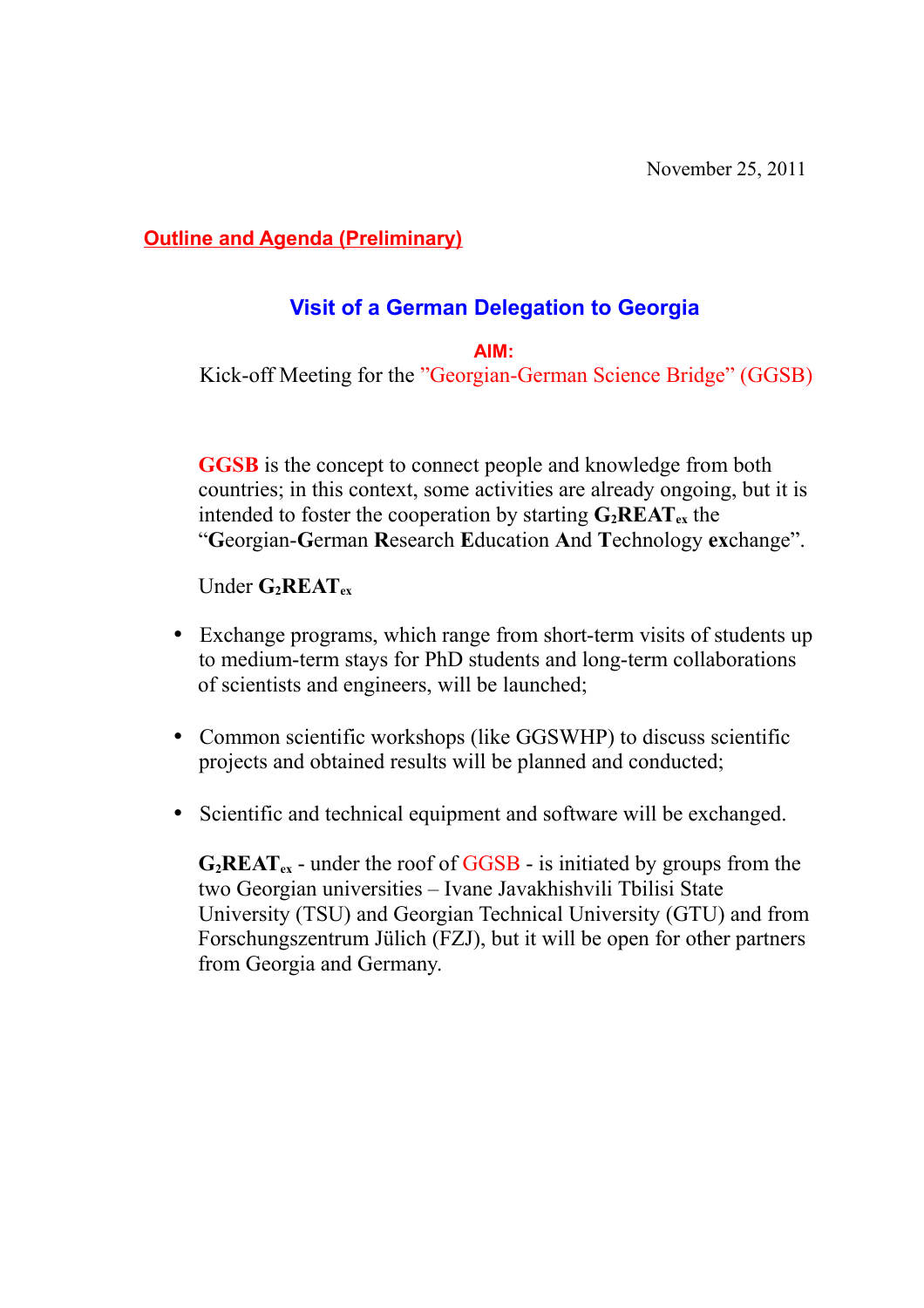### *A delegation from Germany, including the following members:*

- **Sebastian Schmidt**, Member of the Board of Directors of Forschungszentrum Juelich (FZJ)
- **Hans Stroeher,** Director of Institute for Nuclear Physics (IKP/FZJ)
- **Ghaleb Natour,** Director of Central Technology Division (ZAT/FZJ)
- **Elena Abrosimova,** Corporate Strategy / Inter. Relations (US-1/FZJ)
- **Andro Kacharava,** Head of Georgian group in FZJ (IKP/FZJ)

#### *will visit Georgia during 5 to 8 of December, 2011.*

#### *A Georgian partner institutions are:*

- **Alexander Kvitashvili,** Rector of Ivane Javakhishvili Tbilisi State University (TSU)
- **Archil Prangishvili,** Rector of Georgian Technical University (GTU)
- **Nodar Surguladze,** Deputy Minister of Education and Science (Ministry)
- **Sulkhan Sisauri,** Director General of Shota Rustaveli National Science Foundation (SRNSF)

#### *The schedule of the visit is as follows:*

- Sun, December 4: Arrival of German Delegation in Tbilisi  $(4^{00} a.m.)$ note: Sebastian Schmidt arrives on 6 Dec.  $(4^{00}a.m.)$ Mon,December 5: Preparatory meeting at TSU
- **Tue, December 6:** Visit of **TSU and GTU**
- **Wed, December 7:** Visit of **SRNSF**
- Thu, December 8: Return to Germany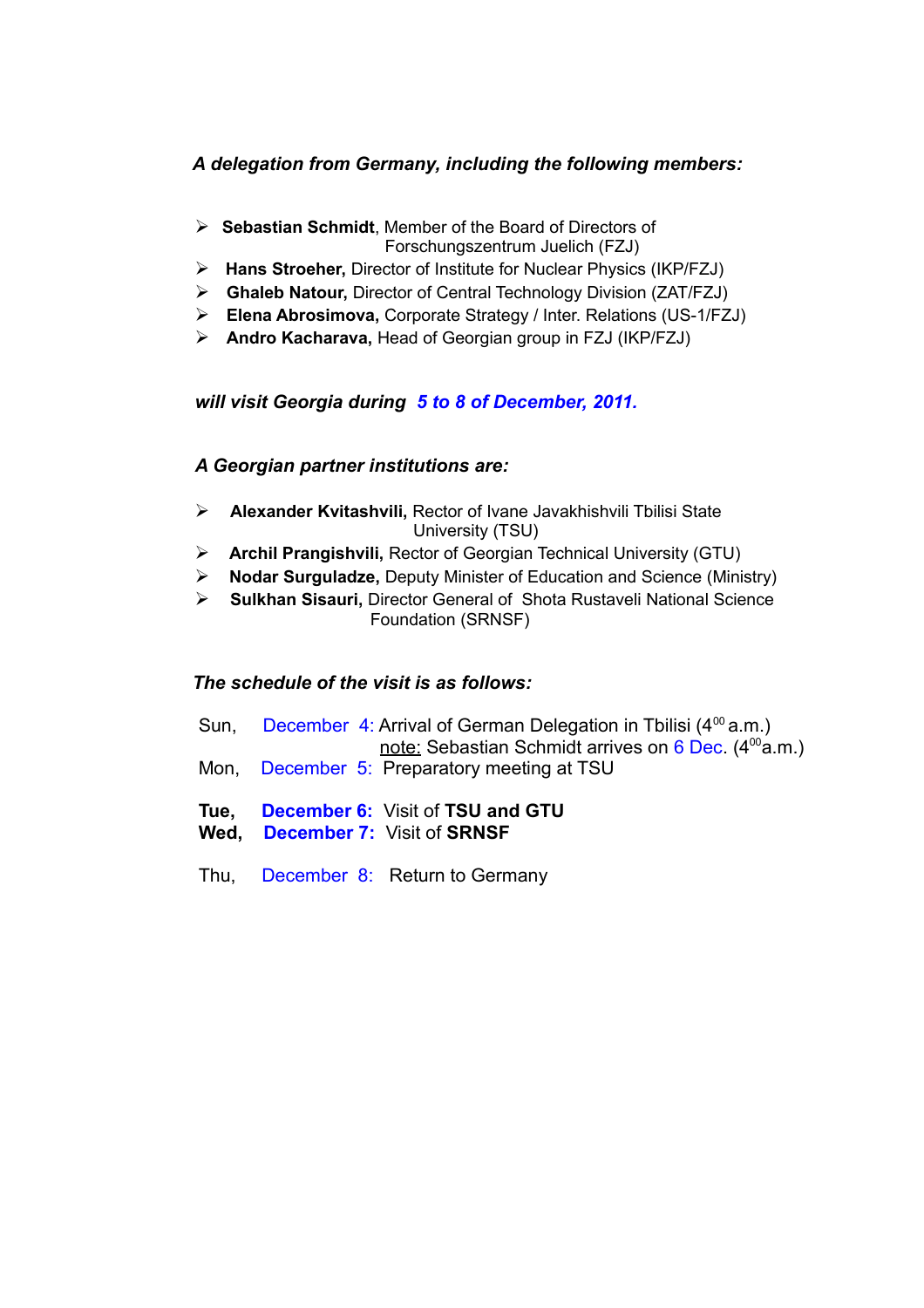Agenda for **Mon, December 5 (TSU)** *(address: Tbilisi 0179, Chavchavadze Ave. 1)*

#### **Preparatory Mtg. – "Round table discussion" (10<sup>30</sup> – 12<sup>30</sup> )** *(Participants: German delegation, representatives of TSU, GTU, SRNSF)*

- Refining the visit agenda
- Introduction to GGSB (Hans Stroeher)
- Status of relations ( Andro Kacharava)
- Funding schemes (Elena Abrosimova)
- Ideas for further development (e.g. by SRNSF)
- Outlook (road map)

## **Lunch break (13<sup>00</sup>– 14<sup>30</sup>)**

### **15:00 Public Lecture by Prof. Dr. Dr. hc (TSU) Hans Stroeher: "Frontiers of Science"**

### **18:00 – 22:00 Social program & Dinner**

Agenda for **Tue, December 6 (TSU/GTU)**

#### **Visit of TSU (12<sup>30</sup> – 14<sup>00</sup> )** *(address: Tbilisi 0179, Chavchavadze Ave. 1)*

- $\triangleright$  Introduction rector, Alexander Kvitashvili (5')
- $\triangleright$  FZJ a Frontier Research Center for Science and Technology, Sebastian Schmidt (15')
- $\triangleright$  Overview of current projects in basic science Hans Stroeher (10')
- $\triangleright$  Overview of scientific activity at TSU Giorgi Gvedashvili (30')

Discussion: common projects & partners (30')

- Mikheil Nioradze / Hans Stroeher (IKP)
- Alexander Shengelaia / Manuel Angst (PGI)
- Ramaz Botchorishvili / Andreas Wahner (IEK)
- Cooperation opportunities at Juelich (Elena Abrosimova)
- $\triangleright$  Financing schemes for student exchange:  **Signature of Exchange Program: TSU – IKP/FZJ**

**Lunch break (14<sup>00</sup>– 15<sup>30</sup>)**

Transfer to GTU